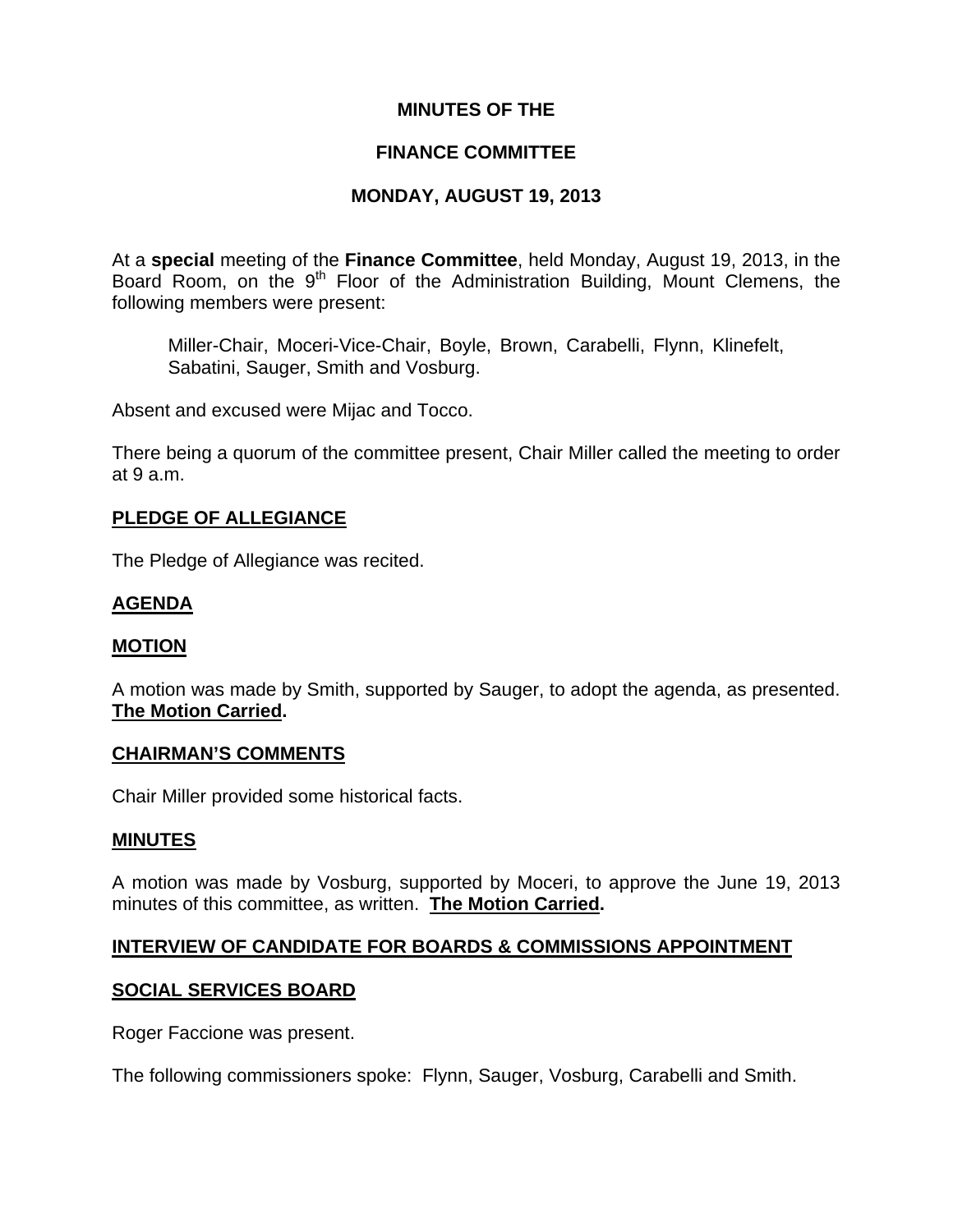### **MOTION**

A motion was made by Sauger, supported by Moceri, to receive and file the interview with Roger Faccione. **The Motion Carried.** 

#### **ITEM WAIVED BY JUSTICE & PUBLIC SAFETY COMMITTEE CHAIR**

#### **BUDGET AMENDMENT/COMMUNITY CORRECTIONS**

#### **COMMITTEE RECOMMENDATION – MOTION**

A motion was made by Carabelli, supported by Vosburg, to recommend that the Board of Commissioners approve a budget transfer of \$125,000 from payroll to programming in Org. 23630656-Office of Community Alternatives/Community Corrections (OCA/OCC) state grant; funds are available in wages and fringes due to the director position being vacant for 12 months; funds will be utilized for programming/services; Further, this budget action addresses budgetary issues only. It does not constitute the Commission's approval of any County contract. If a contract requires Commission approval under the County's Contracting Policy or the County's Procurement Ordinance, such approval must be sought separately; Further, a copy of this Board of Commissioners' action is directed to be delivered forthwith to the Office of the County Executive.

Linda Verville, Assistant Director, provided an overview.

The following commissioners asked questions: Vosburg and Miller.

Chair Miller called for a vote on the motion and **THE MOTION CARRIED.**

#### **ITEMS WAIVED BY HEALTH & HUMAN SERVICES COMMITTEE CHAIR**

#### **BUDGET AMENDMENT/MCCSA/HEAD START MEAL SERVICE INCREASE**

#### **COMMITTEE RECOMMENDATION – MOTION**

A motion was made by Sauger, supported by Moceri, to recommend that the Board of Commissioners approve an increase in revenue in the approved budget for Community Services Agency's Head Start Meal Service to reflect the increase in reimbursements from the Federal-USDA grant in the amount of \$23,254; Further, this budget action addresses budgetary issues only. It does not constitute the Commission's approval of any County contract. If a contract requires Commission approval under the County's Contracting Policy or the County's Procurement Ordinance, such approval must be sought separately; Further, a copy of this Board of Commissioners' action is directed to be delivered forthwith to the Office of the County Executive. **THE MOTION CARRIED.**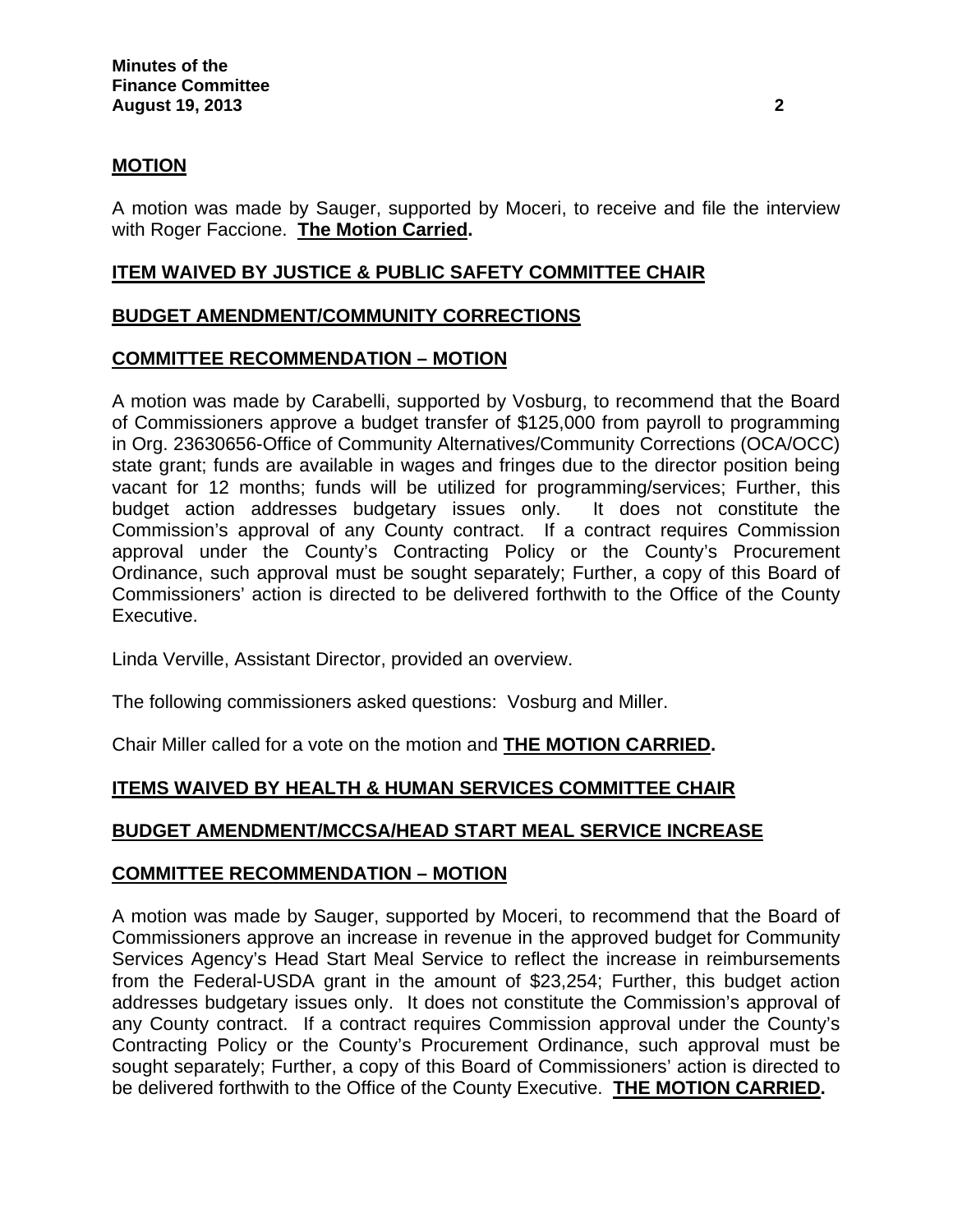## **BUDGET AMENDMENT/MCCSA/NEIGHBORHOOD STABILIZATION PROGRAM-PHASE 1 INCREASE**

### **COMMITTEE RECOMMENDATION – MOTION**

A motion was made by Moceri, supported by Smith, to recommend that the Board of Commissioners approve an increase in revenue and expenses for the Community Services Agency's Neighborhood Stabilization Program–Phase 1 (NSP1) in the amount of \$235,000; Further, this budget action addresses budgetary issues only. It does not constitute the Commission's approval of any County contract. If a contract requires Commission approval under the County's Contracting Policy or the County's Procurement Ordinance, such approval must be sought separately; Further, a copy of this Board of Commissioners' action is directed to be delivered forthwith to the Office of the County Executive.

Mary Solomon, Director, provided an overview.

The following commissioners asked questions of Ms. Solomon and Mr. Cook: Moceri, Brown, Carabelli, Klinefelt and Flynn.

Chair Miller called for a vote on the motion and **THE MOTION CARRIED.**

## **BUDGET AMENDMENT/MCCSA/THE EMERGENCY FOOD ASSISTANCE PROGRAM (TEFAP) DECREASE**

## **COMMITTEE RECOMMENDATION – MOTION**

A motion was made by Moceri, supported by Sauger, to recommend that the Board of Commissioners approve a decrease in the approved budget for Community Services Agency's The Emergency Food Assistance Program (TEFAP) Food Program to reflect the decrease in the grant in the amount of \$2,408; Further, this budget action addresses budgetary issues only. It does not constitute the Commission's approval of any County contract. If a contract requires Commission approval under the County's Contracting Policy or the County's Procurement Ordinance, such approval must be sought separately; Further, a copy of this Board of Commissioners' action is directed to be delivered forthwith to the Office of the County Executive.

Mary Solomon gave an overview of the program and spoke about how the decrease will affect the individuals who use this service.

Chair Miller called for a vote on the motion and **THE MOTION CARRIED.**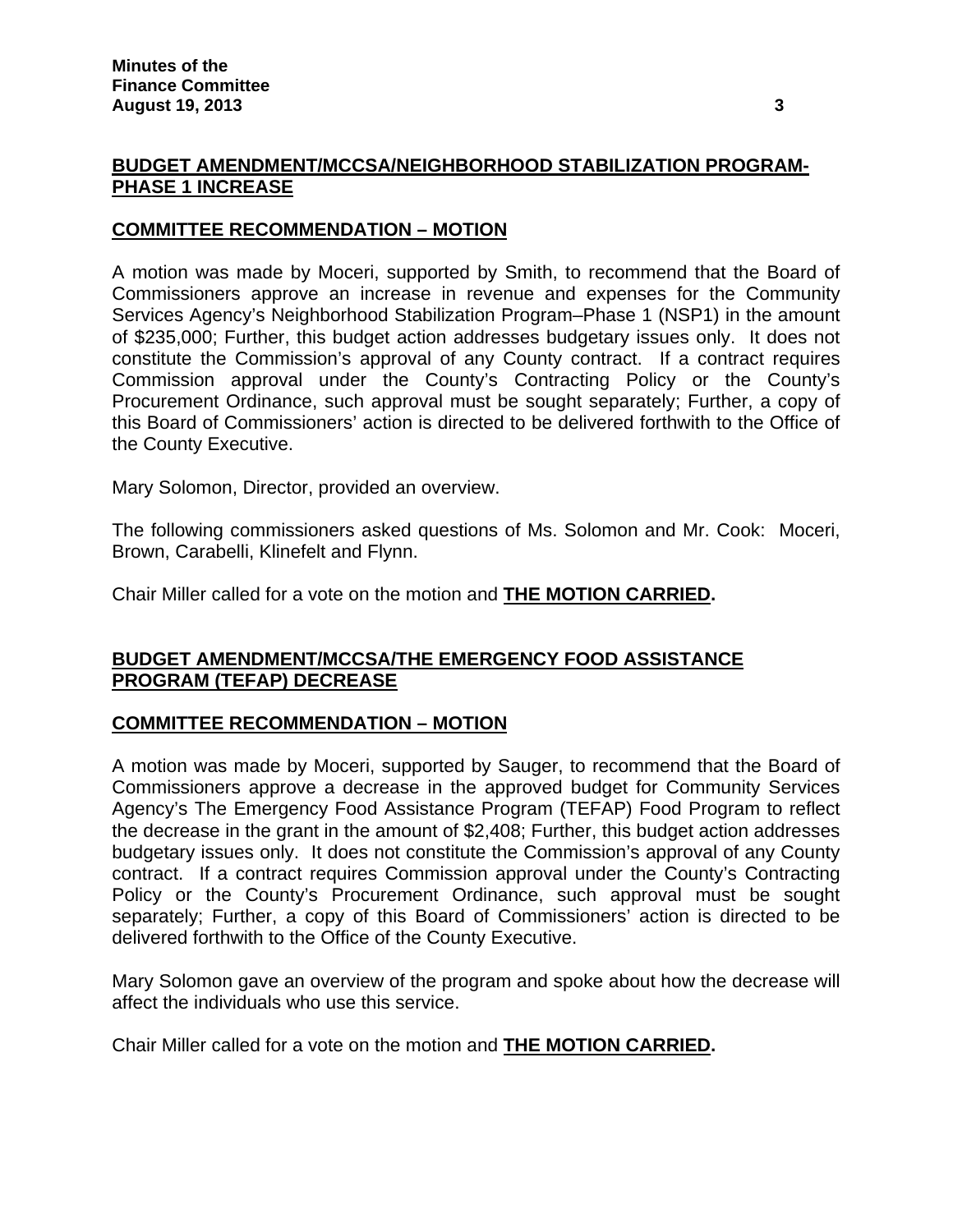# **BUDGET AMENDMENT/MCCSA/CONGREGATE MEAL PROGRAM BUDGET DECREASE**

Katherine Benford, Director, gave an overview and noted that approximately 20,000 meals have been affected. She said they have reduced this program from five days to four days a week.

# **COMMITTEE RECOMMENDATION – MOTION**

A motion was made by Moceri, supported by Sauger, to recommend that the Board of Commissioners approve a decrease in the approved budget for Community Services Agency's Congregate Meal Program to reflect the decrease in grant in the amount of \$85,774; Further, this budget action addresses budgetary issues only. It does not constitute the Commission's approval of any County contract. If a contract requires Commission approval under the County's Contracting Policy or the County's Procurement Ordinance, such approval must be sought separately; Further, a copy of this Board of Commissioners' action is directed to be delivered forthwith to the Office of the County Executive.

The following commissioners spoke: Klinefelt and Boyle.

Chair Miller called for a vote on the motion and **THE MOTION CARRIED.**

## **BUDGET AMENDMENT/MCCSA/COMMUNITY SERVICE BLOCK GRANT DECREASE**

## **COMMITTEE RECOMMENDATION – MOTION**

A motion was made by Moceri, supported by Flynn, to recommend that the Board of Commissioners approve a decrease in the approved budget for Community Services Agency's Community Service Block Grant (CSGB) Program to reflect the decrease in the approved budget for Fiscal Year 2012/2013 in the amount of \$71,609; Further, this budget action addresses budgetary issues only. It does not constitute the Commission's approval of any County contract. If a contract requires Commission approval under the County's Contracting Policy or the County's Procurement Ordinance, such approval must be sought separately; Further, a copy of this Board of Commissioners' action is directed to be delivered forthwith to the Office of the County Executive.

Mary Solomon spoke about where the funds are used and indicated that the amount of emergency assistance payments to individuals has been reduced.

The following commissioners asked questions: Carabelli and Vosburg.

Chair Miller called for a vote on the motion and **THE MOTION CARRIED.**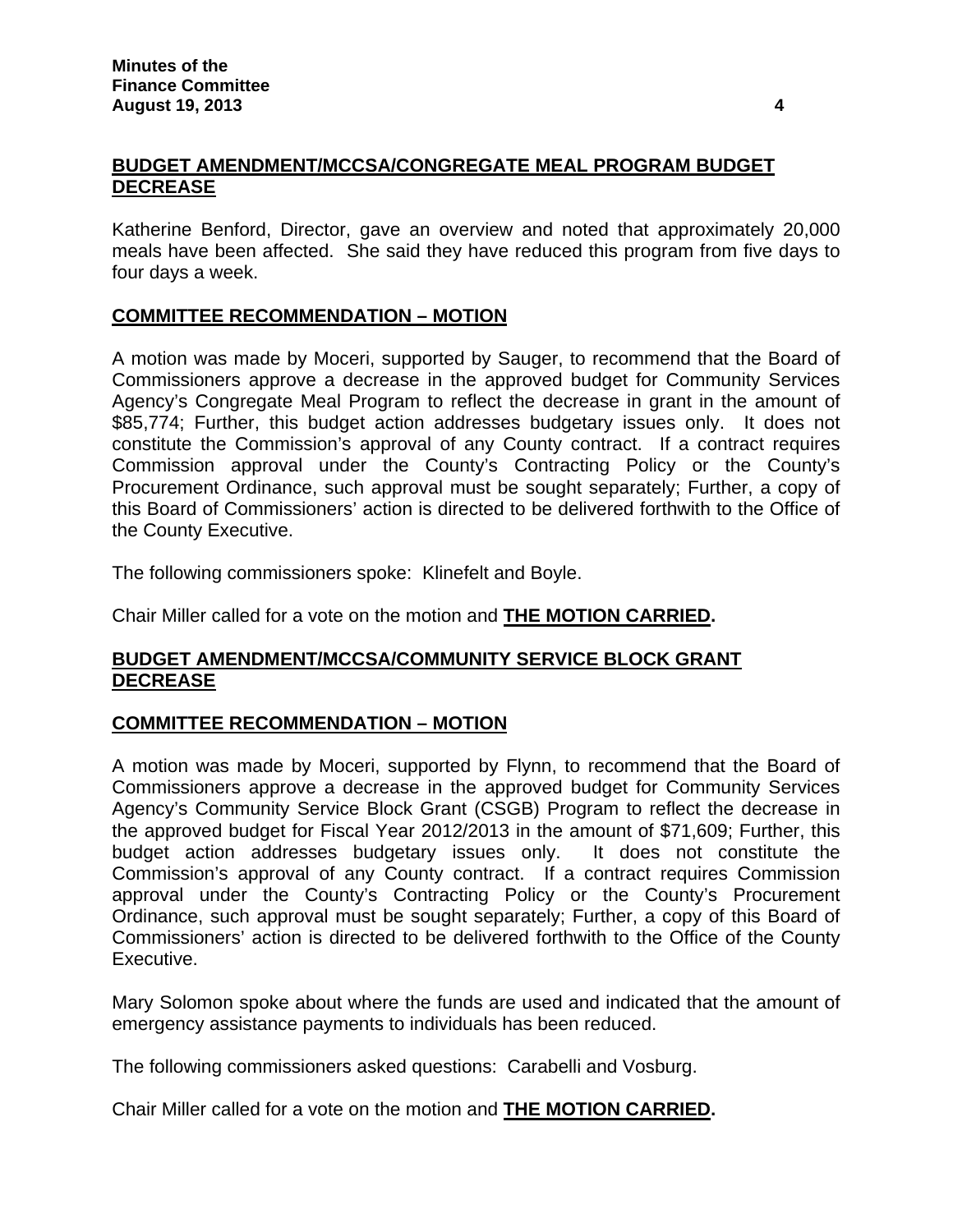# **BUDGET AMENDMENT/MCCSA/TEFAP IN-KIND INCREASE**

#### **COMMITTEE RECOMMENDATION – MOTION**

A motion was made by Moceri, supported by Smith, to recommend that the Board of Commissioners approve an increase in the In-Kind revenues and expenditures line items in the budget of Community Services Agency's The Emergency Food Assistance Program (TEFAP) for Fiscal Year 2012/2013 in the amount of \$48,311.86; Also, that this approval be for this amount and the amount equal to In-Kind donations in the Fourth Quarter of Fiscal Year 2012/2013; Further, this budget action addresses budgetary issues only. It does not constitute the Commission's approval of any County contract. If a contract requires Commission approval under the County's Contracting Policy or the County's Procurement Ordinance, such approval must be sought separately; Further, a copy of this Board of Commissioners' action is directed to be delivered forthwith to the Office of the County Executive. **THE MOTION CARRIED.** 

## **BUDGET AMENDMENT/HEALTH/INFANT SAFE SLEEP MINI-GRANT**

## **COMMITTEE RECOMMENDATION – MOTION**

A motion was made by Sabatini, supported by Brown, to recommend that the Board of Commissioners approve an amendment to accept funding for the Infant Safe Sleep Mini-Grant and existing programs, WIC Resident Services and Detroit Metro Learning Collaborative, in the amount of \$37,918; Further, this budget action addresses budgetary issues only. It does not constitute the Commission's approval of any County contract. If a contract requires Commission approval under the County's Contracting Policy or the County's Procurement Ordinance, such approval must be sought separately; Further, a copy of this Board of Commissioners' action is directed to be delivered forthwith to the Office of the County Executive. **THE MOTION CARRIED.** 

#### **ADOPT A RESOLUTION SUPPORTING THE SENATE FY2014 TRANSPORTATION, HOUSING AND URBAN DEVELOPMENT (T-HUD) APPROPRIATIONS BILL (OFFERED BY MOCERI)**

## **COMMITTEE RECOMMENDATION – MOTION**

A motion was made by Moceri, supported by Sauger, to recommend that the Board of Commissioners adopt a resolution supporting the FY2014 Transportation, Housing and Urban Development (T-HUD) Appropriations Bill, S. 1243, which includes \$3.15 billion for the Community Development Block Grant (CDBG) Program and \$1 billion for the HOME Investment Partnerships (HOME) Program. **THE MOTION CARRIED WITH BROWN, CARABELLI AND SABATINI VOTING "NO."**